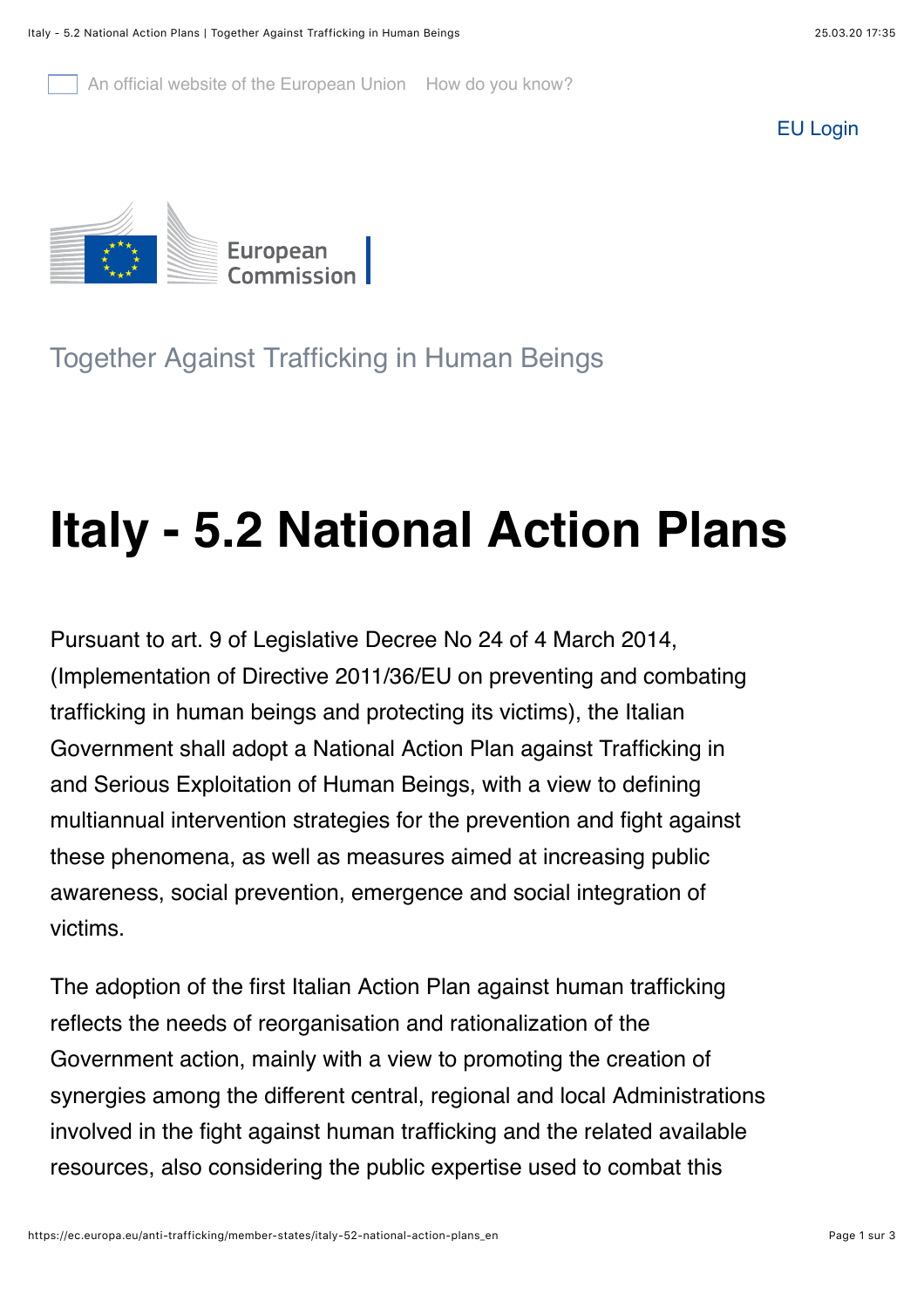phenomenon and corresponding to the four main pillars on which every coherent strategy on the subject is based at the international level (prevention, prosecution, protection, and partnership). Furthermore, it is essential to ensure the cooperation between the institutions and the third sector. The valorisation of such cooperation should be an indispensable element in the development of the Italian strategy, with a view to keeping and strengthening the integrated public and private networks operating at the local level and directed towards the so-called "multi-agency working". Moreover, considering the transnational nature of human trafficking, the Italian Government is committed to establishing partnerships and taking collaboration measures with the other countries concerned by the phenomenon, with the aim of both preventing the perpetration of crimes and enhancing judicial cooperation and cooperation on investigating crime, as well as with a view to promoting the exchange of good practice and working tools, especially with regard to countries of origin.

The development of the Italian strategy is also in line with the European and international framework, particularly with the EU Strategy towards the Eradication of Trafficking in Human Beings 2012-2016.

The National Action Plan will be drafted in accordance with the legal and administrative basis consolidated at the EU and international level, particularly with Directive 2011/36/EU and Legislative Decree No 24 of 4 March 2014 implementing the directive and establishing minimum standards for the definition of crimes and sanctions related to trafficking in human beings. It also aims at strengthening, on the one hand, the prevention and punishment of the crime and, on the other, the protection of victims.

As for the strategy for action of the National Action Plan, as previously mentioned, this will be defined in compliance with the EU Strategy